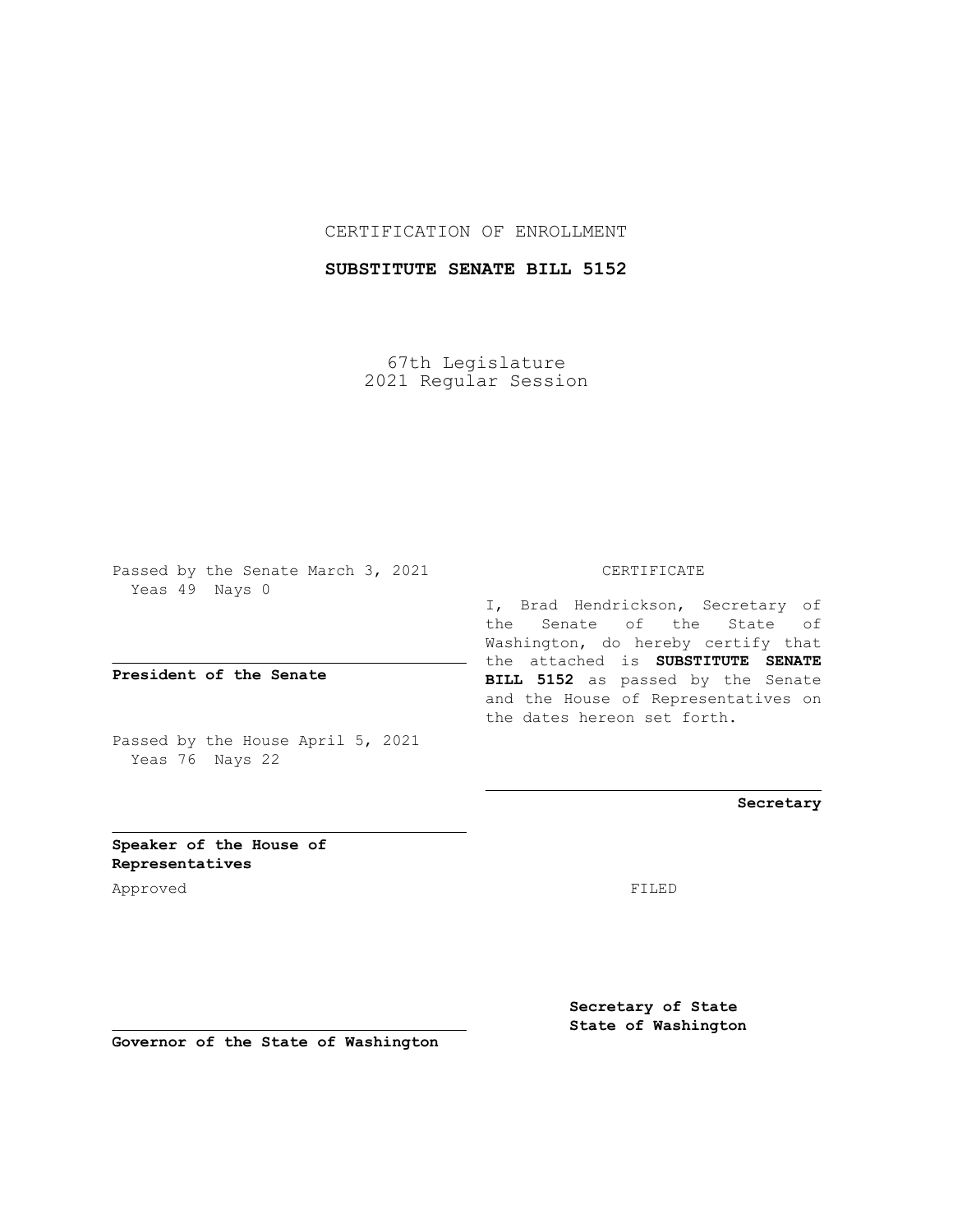## **SUBSTITUTE SENATE BILL 5152**

Passed Legislature - 2021 Regular Session

## **State of Washington 67th Legislature 2021 Regular Session**

**By** Senate Transportation (originally sponsored by Senators Nguyen, Rivers, Carlyle, Das, Kuderer, Muzzall, Saldaña, and Wilson, C.; by request of Department of Licensing)

READ FIRST TIME 02/05/21.

 AN ACT Relating to enhancing data stewardship and privacy protections for vehicle and driver data by clarifying the allowable uses of personal or identity information, prescribing penalties for data misuse, and codifying existing data contract practices; amending RCW 46.12.630, 46.12.635, 46.12.640, and 46.52.130; adding new sections to chapter 46.04 RCW; adding a new chapter to Title 46 RCW; 7 and prescribing penalties.

8 BE IT ENACTED BY THE LEGISLATURE OF THE STATE OF WASHINGTON:

9 NEW SECTION. **Sec. 1.** A new section is added to chapter 46.04 10 RCW to read as follows:

11 "Data services" means the practice of providing data sets to 12 governmental entities and businesses, as authorized or required by 13 law.

14 NEW SECTION. **Sec. 2.** A new section is added to chapter 46.04 15 RCW to read as follows:

16 (1) "Identity information" means information that identifies an 17 individual, or may be used to determine the identity of an 18 individual, including:

19 (a) Federal tax identification number or employer identification 20 number;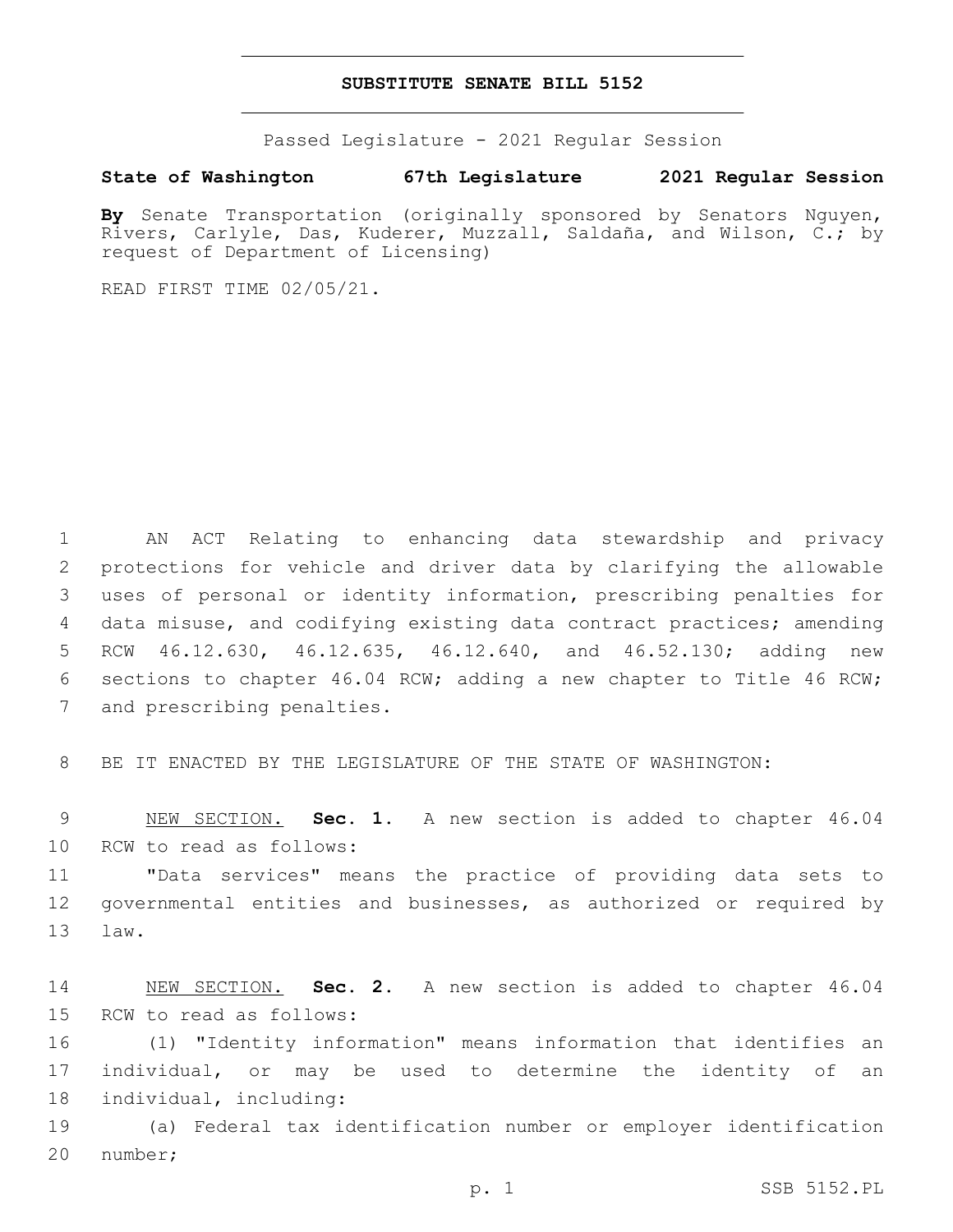(b) Residential and mailing address, but not the five-digit zip 2 code;

3 (c) Email address;

(d) Telephone number;4

- 5 (e) Registered and legal vehicle owner name;
- (f) Gender;6
- (g) Place of birth;7

8 (h) Voter information status; and

(i) Selective service information.9

 (2) "Personal information" has the same meaning as in RCW 11 42.56.590.

 NEW SECTION. **Sec. 3.** A new section is added to chapter 46.04 13 RCW to read as follows:

 "Transportation network company" means a corporation, partnership, sole proprietorship, or other entity that operates in this state, and uses a digital network to connect passengers with transportation network company drivers to provide prearranged rides.

 NEW SECTION. **Sec. 4.** (1) **Confidentiality of records.** Any information or record containing personal or identity information obtained by the department, pursuant to the administration of driver and vehicle records, shall be private and confidential except as otherwise provided in federal and state law.

 (2) **Obligations of data recipients and subrecipients.** (a) All 24 data recipients and subrecipients, as defined by the department, authorized to receive personal or identity information originating from the department have an affirmative obligation to take all reasonable actions necessary to prevent the unauthorized disclosure and misuse of personal or identity information. The department may require audit or investigation of any entity receiving personal or identity information that originated from the department.

 (b) If misuse or an unauthorized disclosure of personal or identity information occurs, all parties aware of the violation must inform the department and take all reasonably available actions to mitigate and rectify the disclosure to the department's standards.

 (3) **Contractual requirements.** (a) Prior to providing data services that include the release of any personal or identity information as authorized by federal or state law, the department must enter into a contract with the entity authorized to receive the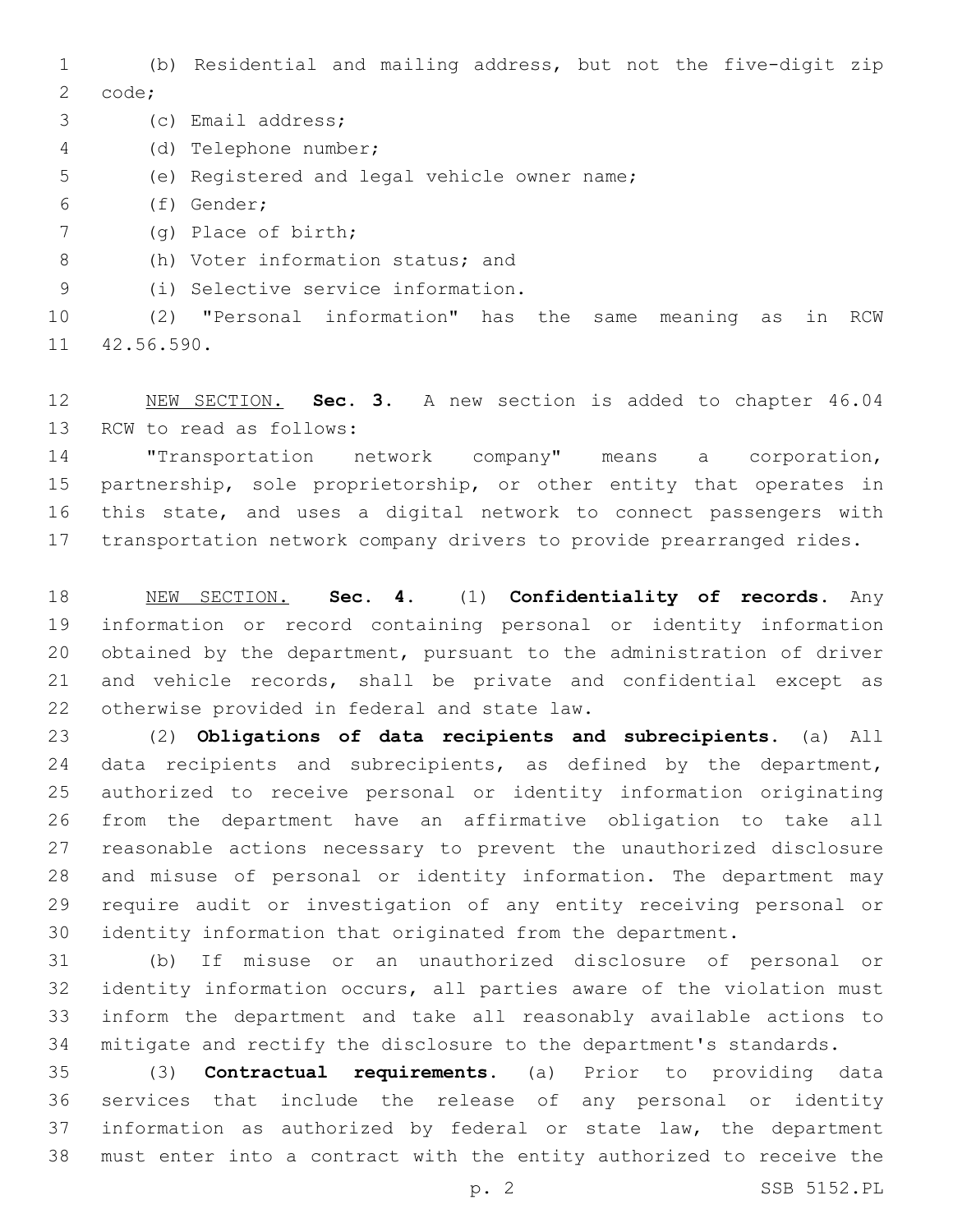personal or identity information. The contract must include, at a minimum:2

 (i) Limitations and restrictions for the use of personal or identity information;4

 (ii) A requirement that the data recipient allow the department or its agent to conduct regular permissible use audits;

 (iii) A requirement that the data recipient undergo regular data security audits, and standards for the conduct of such audits. Internal audit programs required under RCW 43.88.160 are considered 10 independent third-party auditors for the purposes of this section;

 (iv) A provision that all costs of the audits performed pursuant 12 to this subsection are not the responsibility of the department;

 (v) Provisions governing redisclosure of personal or identity information by a data recipient or subrecipient other than to those categories of parties permitted by contract and standards for the 16 handling of such information;

 (vi) Other privacy, compliance, and contractual requirements as may be set forth in rule by the department to protect personal or 19 identity information;

 (vii) A statement that the ownership of data provided under this chapter remains with the department, and ownership does not transfer 22 to the data recipient or subrecipient; and

 (viii) A provision that the data recipient must conduct or review regular data security and permissible use audits of all subrecipients, and standards for the conduct of such audits.

 (b) The department may adopt other contract requirements as necessary to ensure the privacy of individuals and protection of 28 personal or identity information.

 (4) **Penalties.** (a) The unauthorized disclosure or use of personal or identity information shall subject the disclosing entity to a civil penalty of up to twenty thousand dollars, per incident, in 2021 and annually adjusted by the department on the first calendar day of each year based on changes in the United States consumer price index 34 for all urban consumers.

 (b) Other applicable sanctions under state and federal law may also apply. The amount of any penalties collected pursuant to (a) of this subsection shall be paid into the department's technology improvement and data management account created in RCW 46.68.063.

 (c) If personal or identity information provided by the department is used for any purpose other than that authorized in the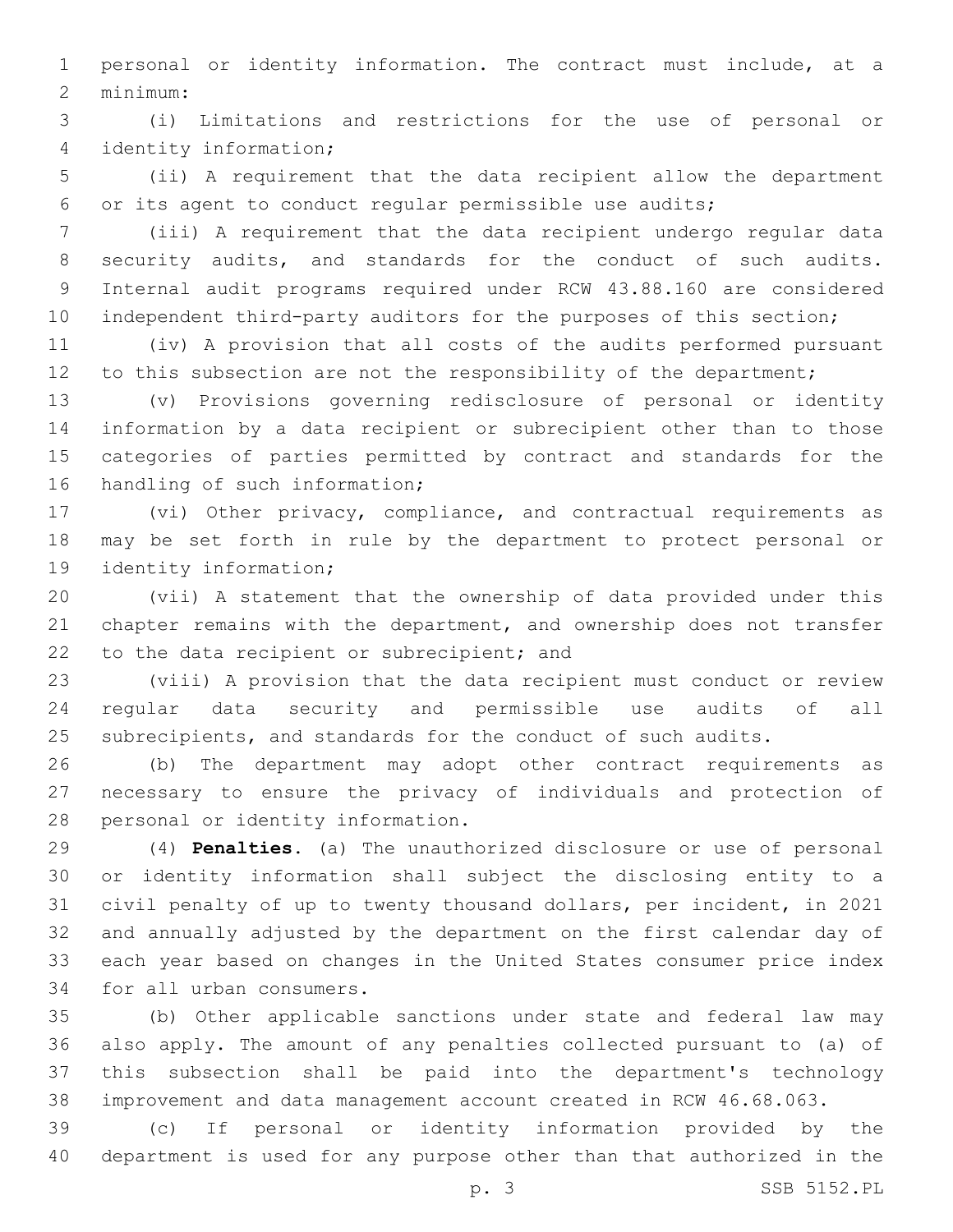data recipient's contract with the department, the data recipient and any subrecipient responsible for the misuse, unauthorized disclosure, or nondata destruction may be denied further access to personal or 4 identity information by the department.

 **Sec. 5.** RCW 46.12.630 and 2016 c 80 s 1 are each amended to read as follows:6

 (1) The department of licensing must furnish lists of registered and legal owners of: (a) Motor vehicles only for the purposes specified in this subsection (1)(a) to the manufacturers of motor vehicles or motor vehicle components, or their authorized agents, to enable those manufacturers to carry out the provisions of Titles I and IV of the anti car theft act of 1992, the automobile information disclosure act (15 U.S.C. Sec. 1231 et seq.), the clean air act (42 U.S.C. Sec. 7401 et seq.), and 49 U.S.C. Secs. 30101-30183, 30501-30505, and 32101-33118, as these acts existed on January 1, 2014, or such subsequent date as may be provided by the department by 17 rule, consistent with the purposes of this section. However, the department may only provide a vehicle or vehicle component 19 manufacturer, or its authorized agents, lists of registered or legal owners who purchased or leased a vehicle manufactured by that manufacturer or a vehicle containing a component manufactured by that component manufacturer. Manufacturers or authorized agents receiving information on behalf of one manufacturer must not disclose this information to any other third party that is not necessary to carry out the purposes of this section; and (b) vessels only for the purposes of this subsection (1)(b) to the manufacturers of vessels, 27 or their authorized agents, to enable those manufacturers to carry out the provisions of 46 U.S.C. Sec. 4310 and any relevant Code of 29 Federal ((Requlation[s])) Requlations adopted by the United States coast guard, as these provisions and rules existed on January 1, 2015, or such subsequent date as may be provided by the department by rule, consistent with the purposes of this section.

 (2) The department of licensing may furnish lists of registered and legal owners of motor vehicles or vessels, only to the entities and only for the purposes specified in this section, to:

 (a) The manufacturers of motor vehicles or vessels, and legitimate businesses as defined by the department in rule, or their authorized agents, for purposes of using lists of registered and legal owner information to conduct research activities and produce

p. 4 SSB 5152.PL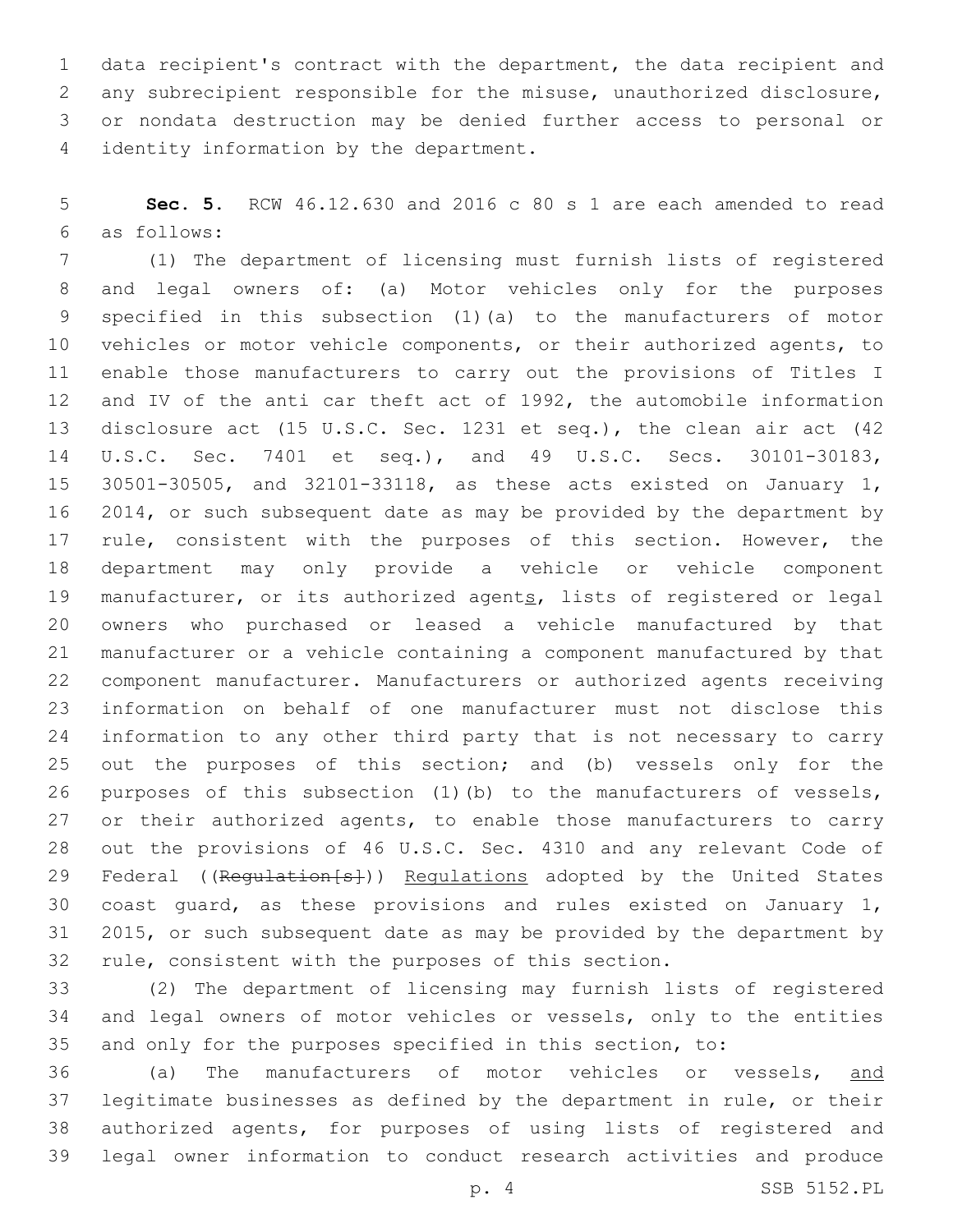1 statistical reports, as long as the entity does not allow personal or 2 identity information received under this section to be published, redisclosed, or used to contact individuals. For purposes of this subsection (2)(a), the department of licensing may only provide the manufacturer of a motor vehicle or vessel, or the manufacturer of components contained in a motor vehicle or vessel, the lists of registered or legal owners who purchased or leased a vehicle or vessel manufactured by that manufacturer or a vehicle or vessel 9 containing components manufactured by that component manufacturer;

10 (b) Any governmental agency ((of the United States or Canada, or 11 political subdivisions thereof, to be used by it or by its authorized commercial agents or contractors only in connection with the 13 enforcement of: (i) Motor vehicle or traffic laws by, or programs 14 related to traffic safety of, that government agency; or (ii) the **Laws governing vessels, vessel operation, or vessel safety programs**  administered by that government agency or as otherwise provided by 17 <del>law. Only such parts of the list under (i) and (ii) of this</del> 18 subsection (2)(b) as are required for completion of the work required of the agent or contractor shall be provided to such agent or 20 contractor;)), including any court or law enforcement agency, or any 21 private person or entity acting on behalf of a federal, state, or local agency, or Canada in carrying out its functions: PROVIDED, HOWEVER, That nothing in this section is construed to allow actions prohibited under RCW 43.17.425;

 (c) Any insurer or insurance support organization, a self-insured 26 entity, or its agents, employees, or contractors for use in connection with claims investigation activities, antifraud 28 activities, rating, or underwriting;

 (d) Any local governmental entity or its agents for use in providing notice to owners of towed and impounded vehicles, or to any law enforcement entity for use, as may be necessary, in locating the owner of or otherwise dealing with a vessel that has become a hazard;

 (e) A government agency, commercial parking company, or its agents requiring the names and addresses of registered owners to notify them of outstanding parking violations. Subject to the disclosure agreement provisions of RCW 46.12.635 and the requirements of Executive Order 97-01, the department may provide only the parts of the list that are required for completion of the work required of 39 the company;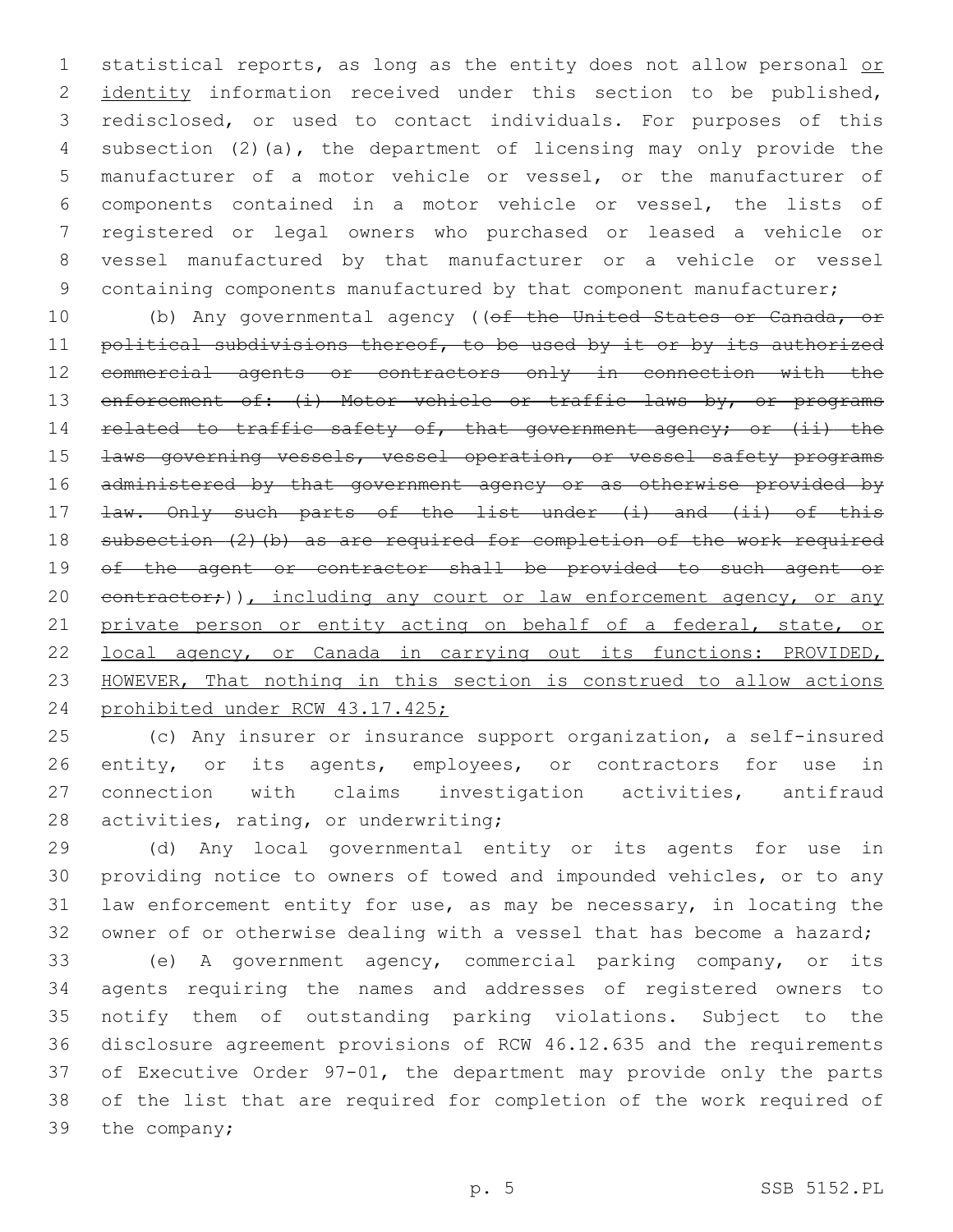1 (f) ((An authorized)) Authorized agents or contractor of the department, to be used only in connection with providing motor vehicle or vessel excise tax, licensing, title, and registration 4 information to motor vehicle or vessel dealers;

 (g) Any business regularly making loans to other persons to finance the purchase of motor vehicles or vessels, to be used to assist the person requesting the list to determine ownership of specific vehicles or vessels for the purpose of determining whether 9 or not to provide such financing; or

 (h) A company or its agents operating a toll facility under 11 chapter 47.46 RCW or other applicable authority requiring the names, addresses, and vehicle information of motor vehicle registered owners 13 to identify toll violators.

 (3) Personal or identity information received by an entity listed in subsection (1) or (2) of this section may not be released for 16 direct marketing purposes.

 (4) Prior to the release of any lists of vehicle or vessel owners under subsection (1) or (2) of this section, the department must enter into a contract with the entity authorized to receive the 20 data((<del>. The contract must include:</del>

21 (a) A requirement that the department or its agent conduct both regular permissible use and data security audits subject to the 23 following conditions and limitations:

  $\leftrightarrow$  The data security audits must demonstrate compliance with the 25 data security standards adopted by the office of the chief 26 information officer.

27 (ii) When determining whether to conduct an audit under this 28 subsection, the department must first take into consideration any independent third-party audit a data recipient has had before requiring that any additional audits be performed. If the independent third-party audit is a data security audit and it meets both recognized national or international standards and the standards adopted by the office of the chief information officer pursuant to  $(a)$   $(i)$  of this subsection, the department must accept the audit and 35 the audit is deemed to satisfy the conditions set out in this subsection (4)(a). If the independent third-party audit is a permissible use audit and it meets recognized national or international standards, the department must accept the audit and the audit is deemed to satisfy the conditions set out in this subsection  $(4)(a);$  and

p. 6 SSB 5152.PL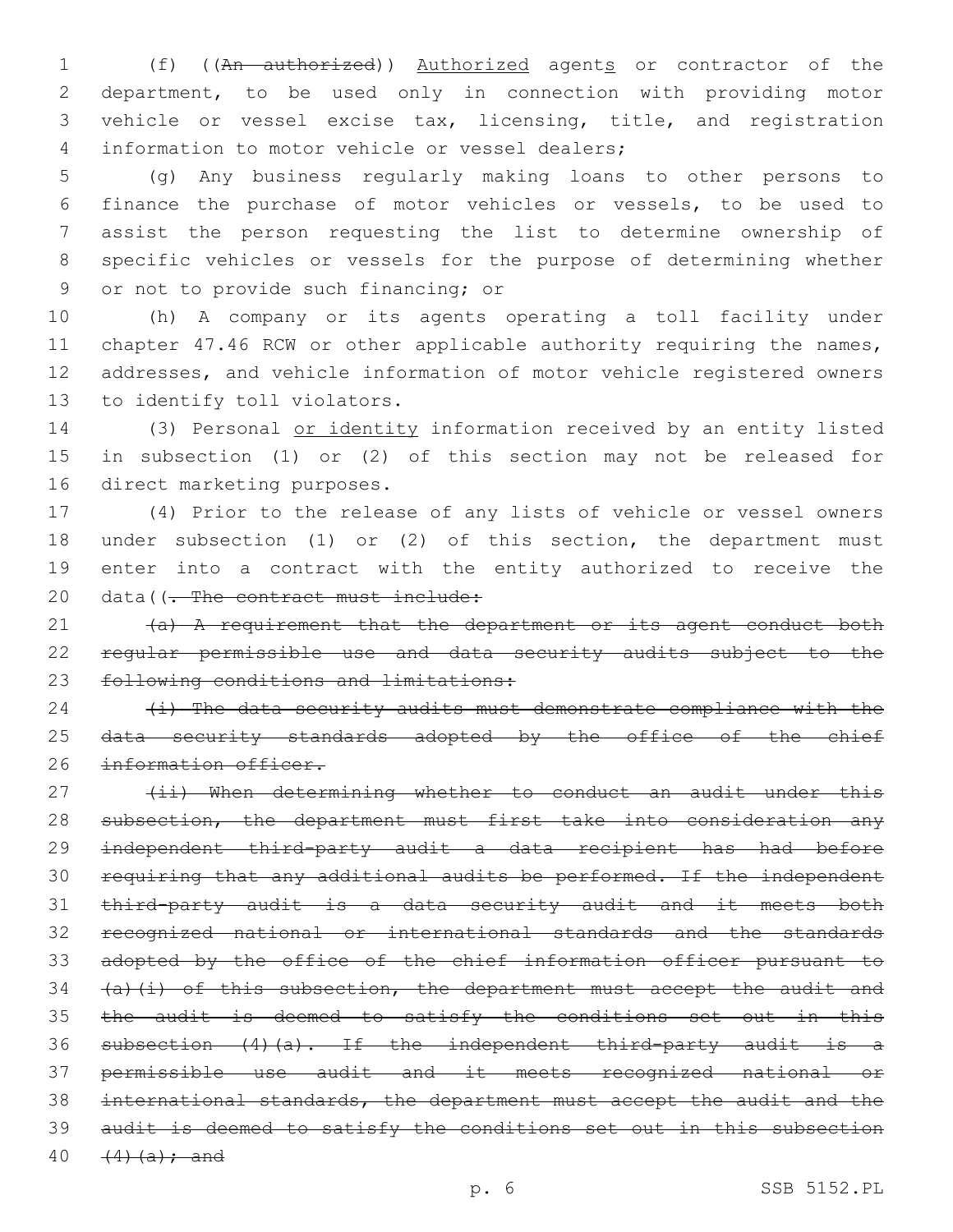(b) A provision that the cost of the audits performed pursuant to this subsection must be borne by the data recipient. A new data recipient must bear the initial cost to set up a system to disburse 4 the data to the data recipient.) pursuant to section 4 of this act.

 (5)(a) Beginning January 1, 2015, the department must collect a fee of ten dollars per one thousand individual registered or legal owners included on a list requested by a private entity under subsection (1) or (2) of this section. Beginning January 1, 2016, the department must collect a fee of twenty dollars per one thousand individual registered or legal vehicle or vessel owners included on a list requested by a private entity under subsection (1) or (2) of this section. Beginning January 1, 2021, the department must collect a fee of twenty-five dollars per one thousand individual registered or legal owners included on a list requested by a private entity under subsection (1) or (2) of this section. The department must prorate the fee when the request is for less than a full one thousand 17 records.

 (b) In lieu of the fee specified in (a) of this subsection, if the request requires a daily, weekly, monthly, or other regular update of those vehicle or vessel records that have changed:

 (i) Beginning January 1, 2015, the department must collect a fee of one cent per individual registered or legal vehicle or vessel 23 owner record provided to the private entity;

 (ii) Beginning January 1, 2016, the department must collect a fee of two cents per individual registered or legal vehicle or vessel 26 owner record provided to the private entity;

 (iii) Beginning January 1, 2021, the department must collect a fee of two and one-half cents per individual registered or legal vehicle or vessel owner record provided to the private entity.

 (c) The department must deposit any moneys collected under this subsection to the department of licensing technology improvement and 32 data management account created in RCW 46.68.063.

 (6) Where both a mailing address and residence address are recorded on the vehicle or vessel record and are different, only the mailing address will be disclosed. Both addresses will be disclosed in response to requests for disclosure from courts, law enforcement 37 agencies, or government entities ((with enforcement, investigative, 38 or taxing authority)) and only for use in the normal course of 39 conducting their business.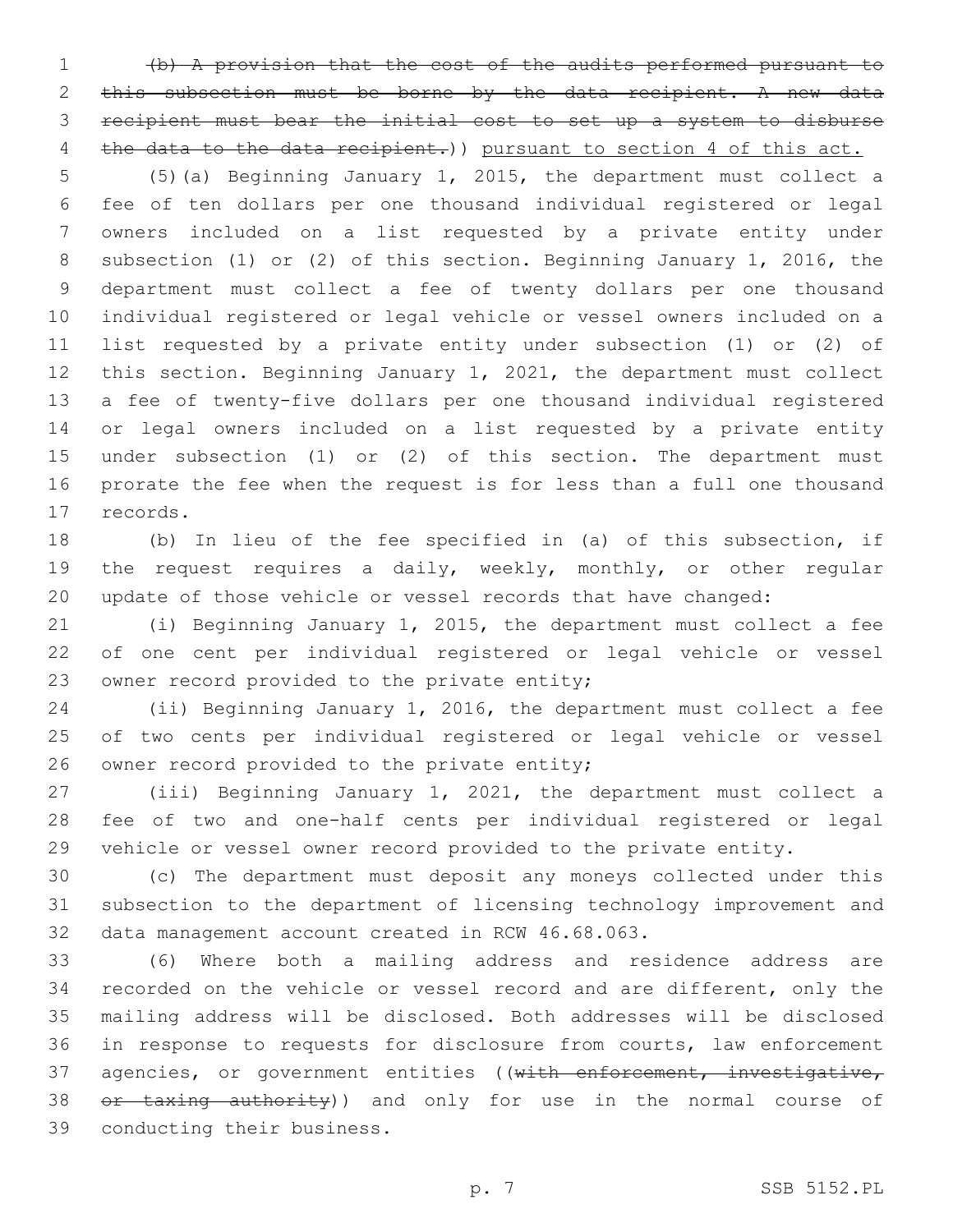(7) If a list of registered and legal owners of motor vehicles or vessels is used for any purpose other than that authorized in this 3 section, the ((manufacturer, governmental agency, commercial parking company, contractor, financial institution, insurer, insurance support organization, self-insured entity, legitimate business entity, toll facility operator)) recipient under subsection (1) or (2) of this section, or any authorized agent or contractor responsible for the unauthorized disclosure or use will be denied further access to such information by the department of licensing.

 (8) For purposes of this section, "personal information" ((means information that identifies an individual, including an individual's 12 photograph, social security number, driver identification number, 13 name, address (but not the five-digit zip code), telephone number, or medical or disability information. However, an individual's 15 photograph, social security number, and any medical or disability- related information is considered highly restricted personal information and may not be released under this section)) and "identity information" have the same meanings as in section 2 of this 19 <u>act</u>.

 **Sec. 6.** RCW 46.12.635 and 2019 c 278 s 1 are each amended to 21 read as follows:

 (1) Notwithstanding the provisions of chapter 42.56 RCW, the name or address of an individual vehicle or vessel owner shall not be 24 released by the department, county auditor, data recipient, 25 subrecipient, or agency or firm authorized by the department except 26 under the following circumstances:

 (a) The requesting party is a business entity that requests the information for use as defined by the department in rule, and in the 29 course of business;

 (b) The request is a written request that is signed by the person requesting disclosure that contains the full legal name and address 32 of the requesting party, that specifies the purpose for which the 33 information will be used; and

 (c) The requesting party enters into a disclosure agreement with the department in which the party promises that the party will use the information only for the purpose stated in the request for the information; and that the party does not intend to use, or facilitate the use of, the information for the purpose of making any unsolicited business contact with a person named in the disclosed information.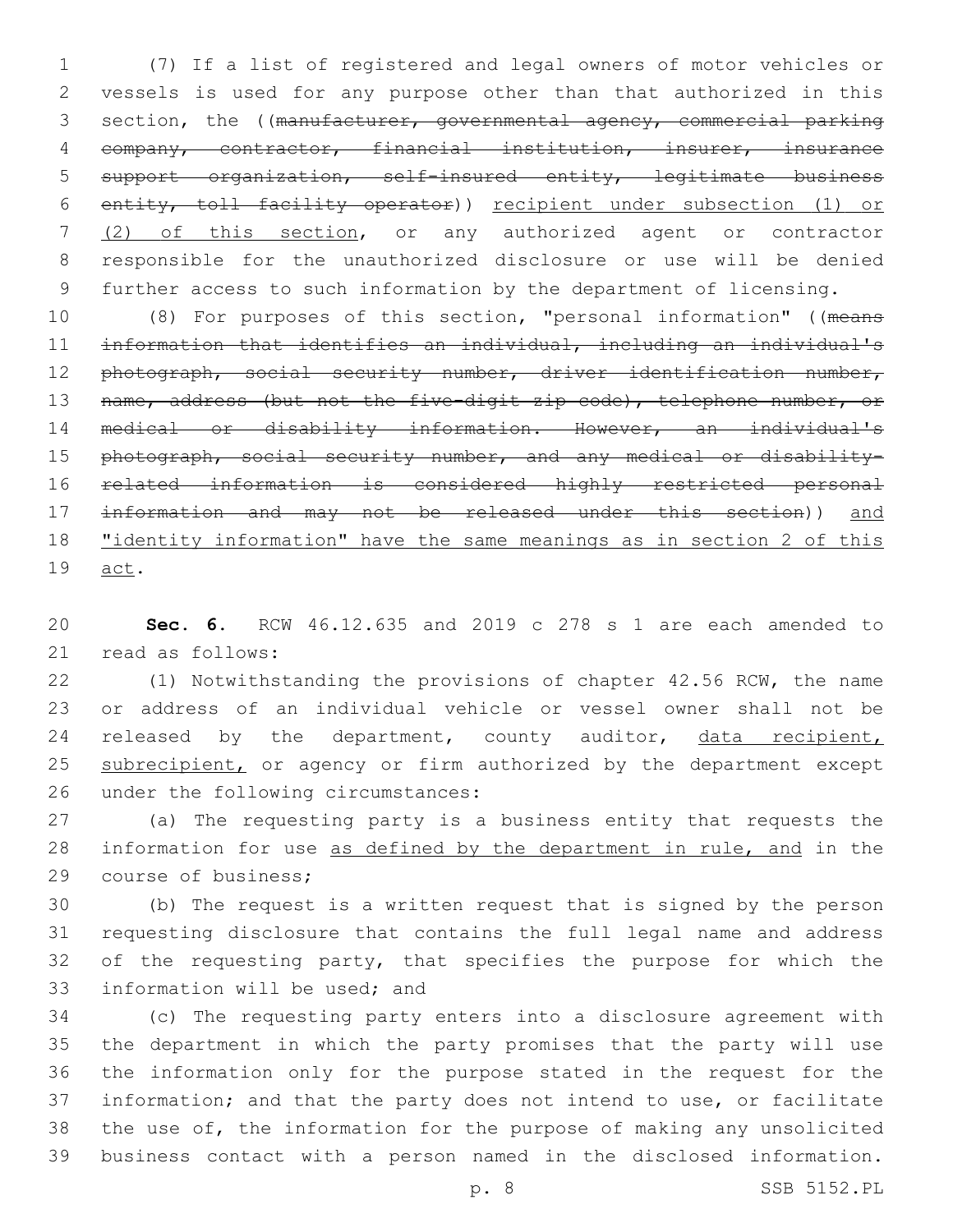The term "unsolicited business contact" means a contact that is intended to result in, or promote, the sale of any goods or services to a person named in the disclosed information. The term does not apply to situations where the requesting party and such person have been involved in a business transaction prior to the date of the disclosure request and where the request is made in connection with 7 the transaction.

 (2) Where both a mailing address and residence address are recorded on the vehicle or vessel record and are different, only the mailing address will be disclosed. Both addresses will be disclosed 11 in response to requests for disclosure from courts, law enforcement agencies, or government entities with enforcement, investigative, or taxing authority and only for use in the normal course of conducting 14 their business.

 (3) The disclosing entity shall retain the request for disclosure 16 for three years.

 (4)(a) Whenever the disclosing entity grants a request for information under this section by an attorney or private investigator, the disclosing entity shall provide notice to the vehicle or vessel owner, to whom the information applies, that the request has been granted. The notice must only include: (i) That the disclosing entity has disclosed the vehicle or vessel owner's name and address pursuant to a request made under this section; (ii) the date that the disclosure was made; and (iii) that the vehicle or vessel owner has five days from receipt of the notice to contact the disclosing entity to determine the occupation of the requesting 27 party.

 (b) Except as provided in (c) of this subsection, the only information about the requesting party that the disclosing entity may disclose in response to a request made by a vehicle or vessel owner under (a) of this subsection is whether the requesting party was an attorney or private investigator. The request by the vehicle or vessel owner must be submitted to the disclosing entity within five 34 days of receipt of the original notice.

 (c) In the case of a vehicle or vessel owner who submits to the disclosing entity a copy of a valid court order restricting another person from contacting the vehicle or vessel owner or his or her family or household member, the disclosing entity shall provide the vehicle or vessel owner with the name and address of the requesting 40 party.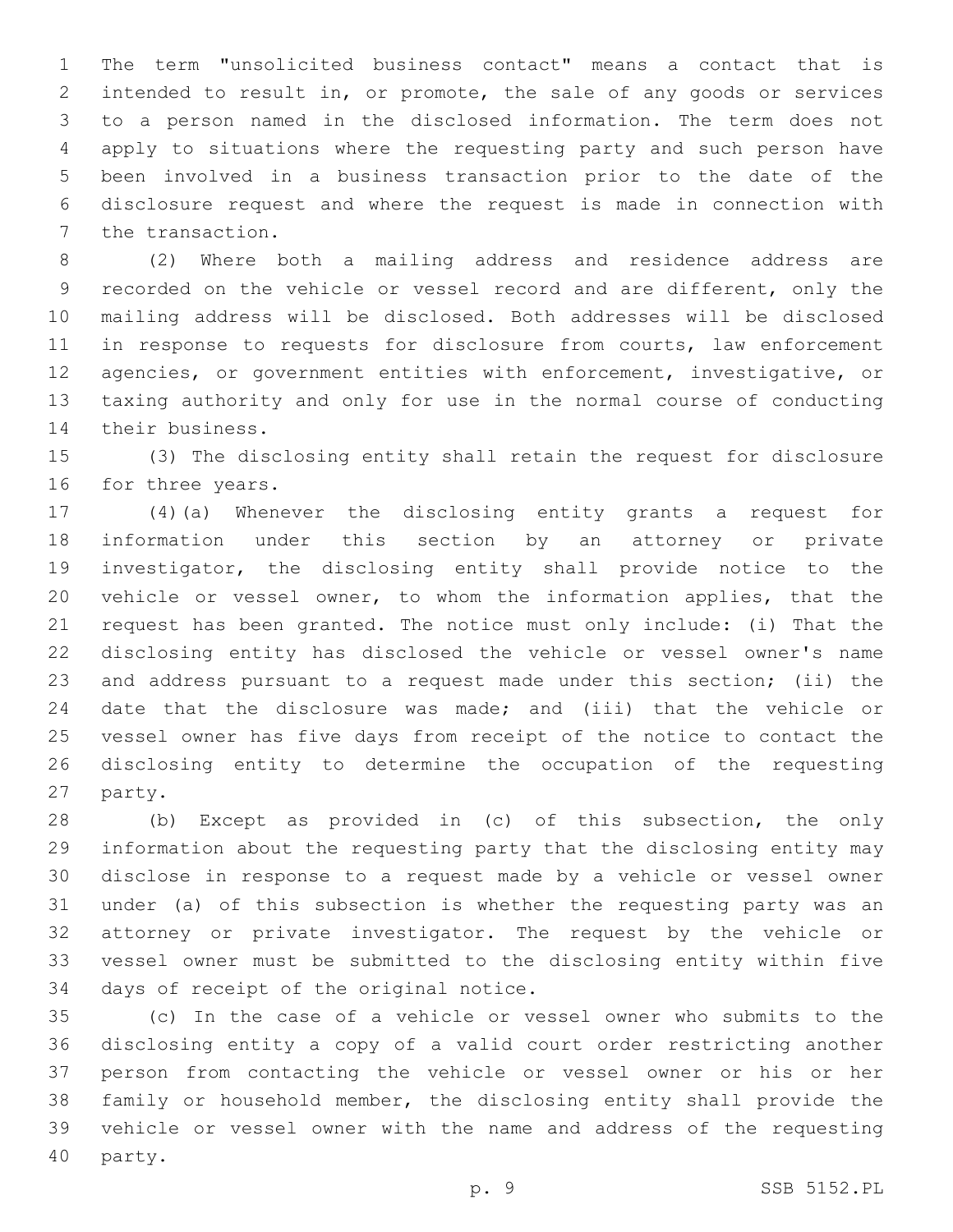(5) Any person who is furnished vehicle or vessel owner information under this section shall be responsible for assuring that the information furnished is not used for a purpose contrary to the 4 agreement between the person and the department.

 (6) This section shall not apply to requests for information by governmental entities or requests that may be granted under any other provision of this title expressly authorizing the disclosure of the names or addresses of vehicle or vessel owners. Requests from law enforcement officers for vessel record information must be granted. The disclosure agreement with law enforcement entities must provide that law enforcement may redisclose a vessel owner's name or address when trying to locate the owner of or otherwise deal with a vessel 13 that has become a hazard.

 (7) The department shall disclose vessel records for any vessel 15 owned by a governmental entity upon request.

 (8) This section shall not apply to title history information 17 under RCW 19.118.170.

 (9) The department shall charge a fee of two dollars for each record returned pursuant to a request made by a business entity under subsection (1) of this section and deposit the fee into the highway 21 safety ((account [fund])) fund.

 (10) The department, county auditor, or agency or firm authorized 23 by the department shall not release the name, any address, vehicle make, vehicle model, vehicle year, vehicle identification number, vessel make and model, vessel model year, hull identification number, vessel document number, vessel registration number, vessel decal number, or license plate number associated with an individual vehicle or vessel owner who is a participant in the address confidentiality program under chapter 40.24 RCW except as allowed in subsection (6) 30 of this section and RCW 40.24.075.

 **Sec. 7.** RCW 46.12.640 and 2016 c 80 s 3 are each amended to read as follows:32

33 (1) The department may review the activities of a person  $((\text{whe}))$ 34 or entity that receives ((vehicle or vessel record)) personal or identity information to ensure compliance with the limitations 36 imposed on the use of the information. The department ( $(\text{shall})$ ) may suspend or revoke for up to five years the privilege of obtaining ((vehicle or vessel record)) personal or identity information of a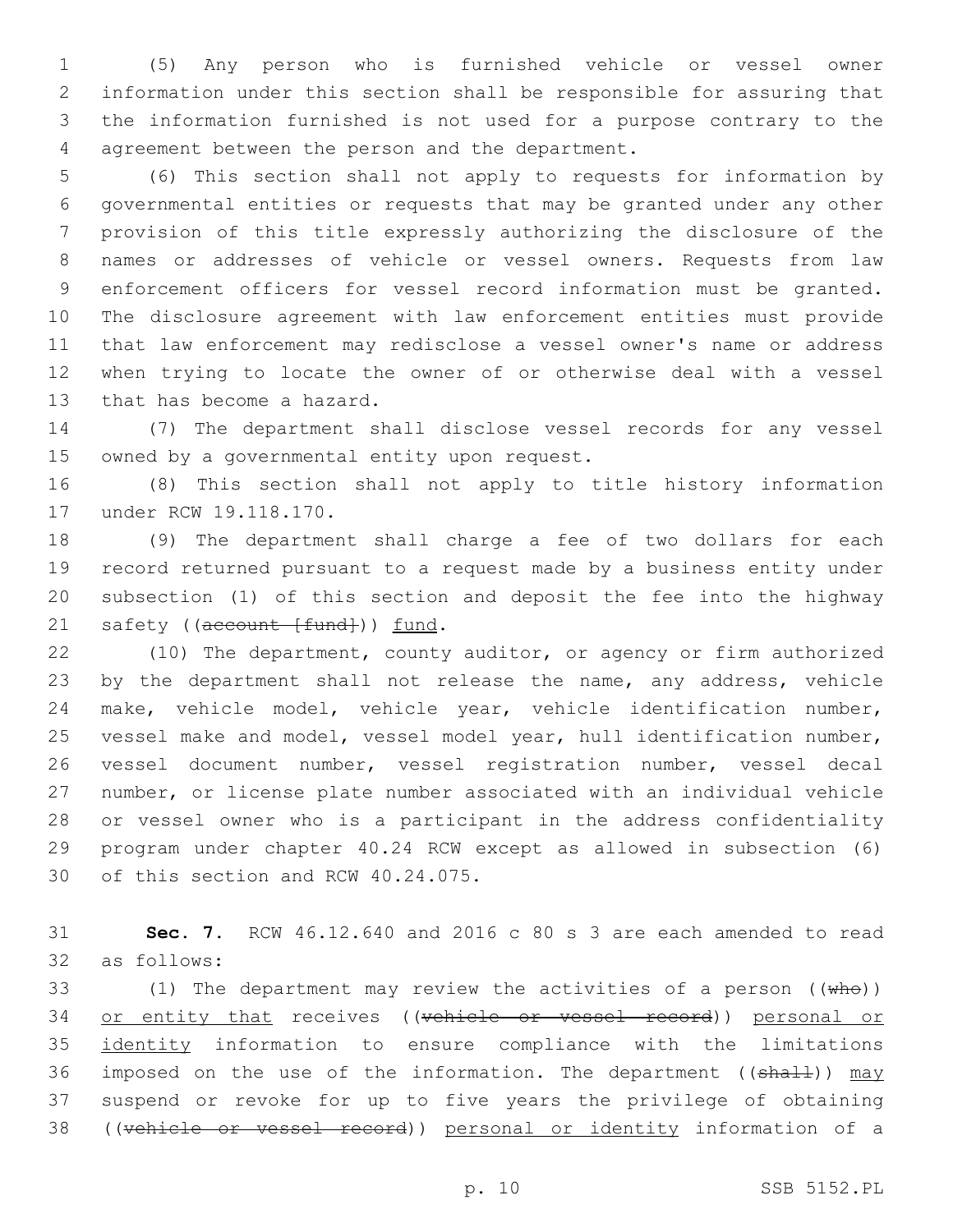1 person found to be in violation of this chapter or a disclosure 2 agreement executed with the department.

3 (2) In addition to the penalty in subsection (1) of this section: 4 (a) The unauthorized disclosure of personal or identity 5 information ((from a department vehicle or vessel record)); or

6 (b) The use of a false representation to obtain personal or 7 identity information from the ((department's vehicle or vessel 8 records)) department; or

9 (c) The use of personal or identity information obtained from the 10 department ((vehicle or vessel records)) for a purpose other than 11 what is stated in the request for information or in the disclosure 12 agreement executed with the department; or

13 (d) The sale or other distribution of any ((vehicle or vessel 14 owner name or address)) personal or identity information to another 15 person not disclosed in the request or disclosure agreement

 is a gross misdemeanor punishable by a fine not to exceed ten thousand dollars, or by imprisonment in a county jail for up to three hundred sixty-four days, or by both such fine and imprisonment for 19 each violation.

20 **Sec. 8.** RCW 46.52.130 and 2019 c 99 s 1 are each amended to read 21 as follows:

22 Upon a proper request, the department may only furnish 23 information contained in an abstract of a person's driving record as 24 permitted under this section. ((For the purposes of this section, an 25 "agent" means a representative of an authorized recipient that has 26 contracted with the recipient to request driving records on its 27 behalf and insurance pools established under RCW 48.62.031 of which 28 the authorized recipient is a member.))

29 (1) **Contents of abstract of driving record.** An abstract of a 30 person's driving record, whenever possible, must include:

31 (a) An enumeration of motor vehicle accidents in which the person 32 was driving, including:

(i) The total number of vehicles involved;

34 (ii) Whether the vehicles were legally parked or moving;

35 (iii) Whether the vehicles were occupied at the time of the 36 accident; and

37 (iv) Whether the accident resulted in a fatality;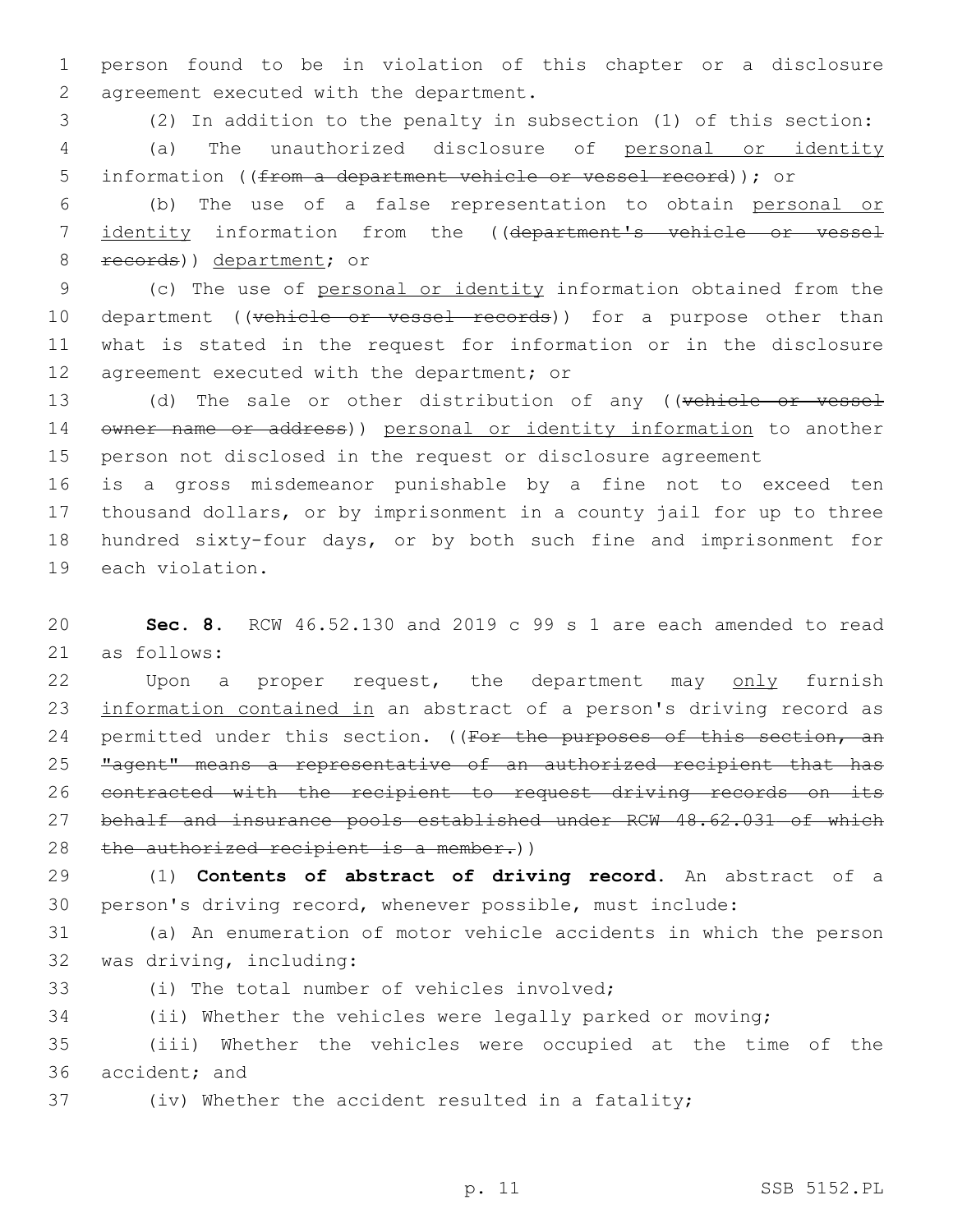(b) Any reported convictions, forfeitures of bail, or findings that an infraction was committed based upon a violation of any motor 3 vehicle law;

 (c) The status of the person's driving privilege in this state; 5 and

 (d) Any reports of failure to appear in response to a traffic citation or failure to respond to a notice of infraction served upon 8 the named individual by an arresting officer.

 (2) **Release of abstract of driving record.** Unless otherwise required in this section, the release of an abstract does not require a signed statement by the subject of the abstract. An abstract of a person's driving record may be furnished to the following persons or 13 entities:

 (a) **Named individuals.** (i) An abstract of the full driving record maintained by the department may be furnished to the individual named 16 in the abstract.

 (ii) Nothing in this section prevents a court from providing a copy of the driver's abstract to the individual named in the abstract or that named individual's attorney, provided that the named individual has a pending or open infraction or criminal case in that court. A pending case includes criminal cases that have not reached a disposition by plea, stipulation, trial, or amended charge. An open infraction or criminal case includes cases on probation, payment agreement or subject to, or in collections. Courts may charge a reasonable fee for the production and copying of the abstract for the 26 individual.

27 (b) **Employers or prospective employers.** (i)(( $\overline{(A)'}$ )) An abstract of the full driving record maintained by the department may be furnished 29 to an employer or prospective employer or  $((a + b))$  agents acting on behalf of an employer or prospective employer of the named individual for purposes related to driving by the individual as a condition of employment or otherwise at the direction of the employer.

 $($  ( $($  $+$ B $)$ )  $($ ii) The department may provide employers or their agents a three-year insurance carrier driving record of existing employees 35 only for the purposes of sharing the driving record with its insurance carrier for underwriting. Employers may not provide the employees' full driving records to its insurance carrier.

 (iii) An abstract of the full driving record maintained by the department may be furnished to an employer or prospective employer or the agent(s) acting on behalf of an employer or prospective employer

p. 12 SSB 5152.PL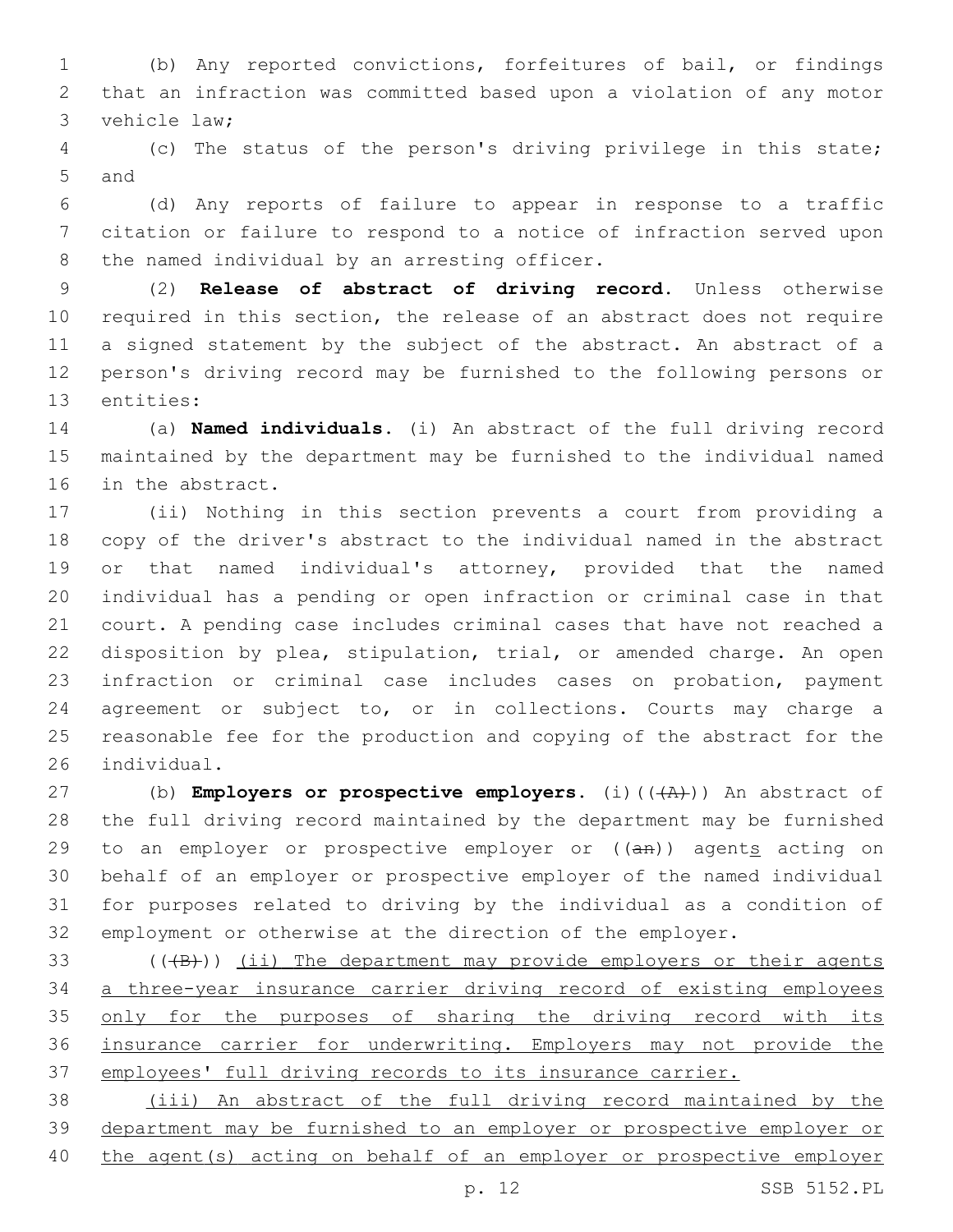of the named individual for purposes unrelated to driving by the 2 individual when a driving record is required by federal or state law, 3 or the employee or prospective employee will be handling heavy 4 equipment or machinery.

 (iv) Release of an abstract of the driving record of an employee 6 or prospective employee requires a statement signed by:  $((+1))$   $(A)$  The employee or prospective employee that authorizes the release of 8 the record; and  $((+11))$  (B) the employer attesting that the information is necessary for employment purposes related to driving by the individual as a condition of employment or otherwise at the direction of the employer. If the employer or prospective employer 12 authorizes  $((an))$  agents to obtain this information on their behalf, this must be noted in the statement. The statement must also note that any information contained in the abstract related to an adjudication that is subject to a court order sealing the juvenile record of an employee or prospective employee may not be used by the employer or prospective employer, or an agent authorized to obtain this information on their behalf, unless required by federal regulation or law. The employer or prospective employer must afford the employee or prospective employee an opportunity to demonstrate that an adjudication contained in the abstract is subject to a court 22 order sealing the juvenile record.

23 ( $(\overline{C})$ ) (v) Upon request of the person named in the abstract provided under this subsection, and upon that same person furnishing copies of court records ruling that the person was not at fault in a motor vehicle accident, the department must indicate on any abstract provided under this subsection that the person was not at fault in 28 the motor vehicle accident.

 $(1 + D)$ ) (vi) No employer or prospective employer, nor any agents of an employer or prospective employer, may use information contained in the abstract related to an adjudication that is subject to a court order sealing the juvenile record of an employee or prospective employee for any purpose unless required by federal regulation or law. The employee or prospective employee must furnish a copy of the court order sealing the juvenile record to the employer or 36 prospective employer, or the agents of the employer or prospective employer, as may be required to ensure the application of this 38 subsection.

39 (((ii) In addition to the methods described in (b)(i) of this 40 subsection, the director may enter into a contractual agreement with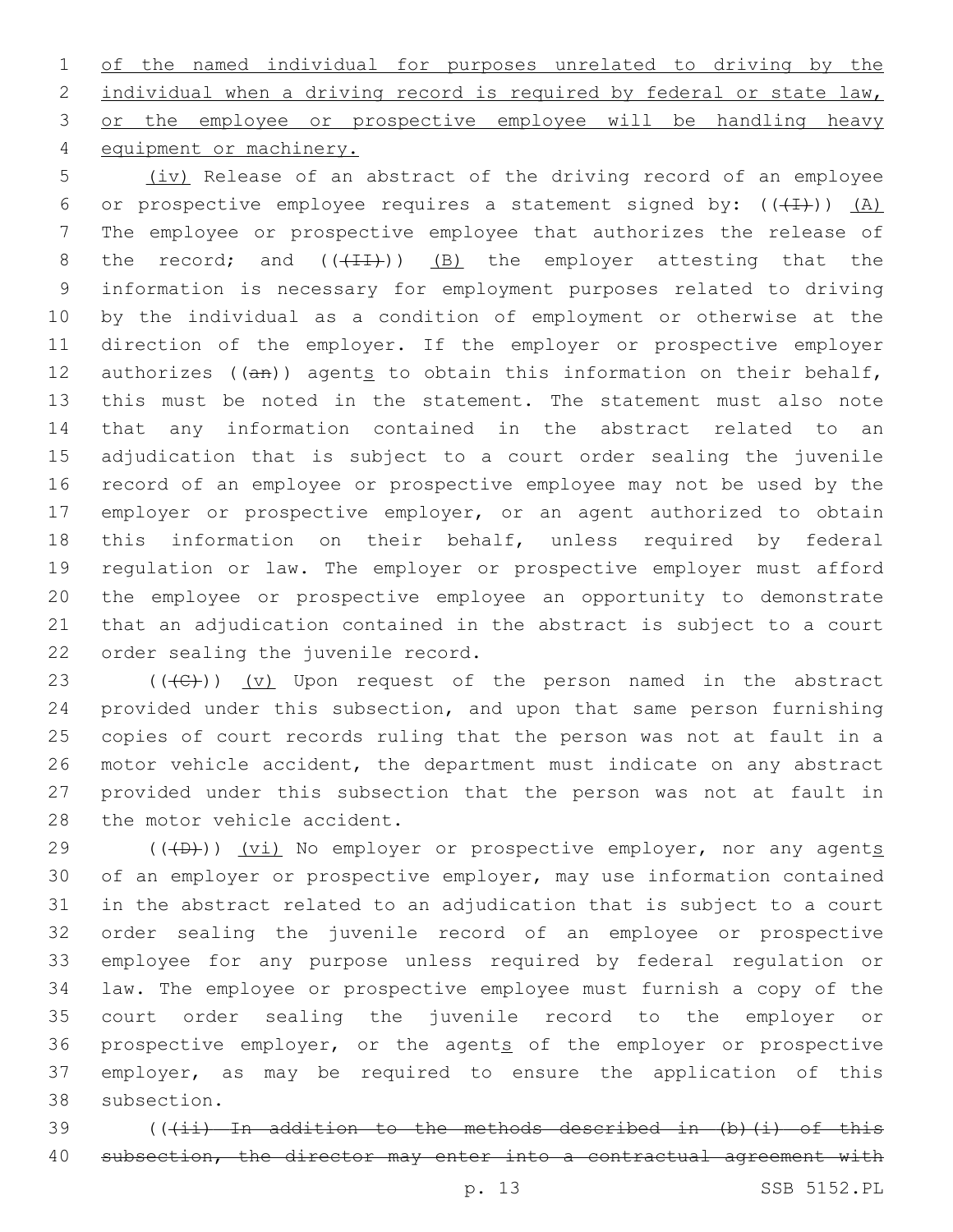an employer or its agent for the purpose of reviewing the driving records of existing employees for changes to the record during specified periods of time. The department shall establish a fee for 4 this service, which must be deposited in the highway safety fund. The fee for this service must be set at a level that will not result in a net revenue loss to the state. Any information provided under this subsection must be treated in the same manner and is subject to the 8 same restrictions as driving record abstracts.))

 (c) **Volunteer organizations.** (i) An abstract of the full driving record maintained by the department may be furnished to a volunteer organization or an agent for a volunteer organization for which the named individual has submitted an application for a position that would require driving by the individual at the direction of the 14 volunteer organization.

 (ii) Release of an abstract of the driving record of a prospective volunteer requires a statement signed by: (A) The prospective volunteer that authorizes the release of the record; and (B) the volunteer organization attesting that the information is necessary for purposes related to driving by the individual at the direction of the volunteer organization. If the volunteer organization authorizes an agent to obtain this information on their 22 behalf, this must be noted in the statement.

 (d) **Transit authorities.** An abstract of the full driving record maintained by the department may be furnished to an employee or 25 agents of a transit authority checking prospective or existing volunteer vanpool drivers for insurance and risk management needs.

27 ((The director may enter into a contractual agreement with a 28 transit authority or its agent for the purpose of reviewing the driving records of existing vanpool drivers for changes to the record during specified periods of time. The department shall establish a 31 fee for this service, which must be deposited in the highway safety fund. The fee for this service must be set at a level that does not result in a net revenue loss to the state. Any information provided under this subsection must be treated in the same manner and is 35 subject to the same restrictions as driving record abstracts.))

 (e) **Insurance carriers.** (i) An abstract of the driving record maintained by the department covering the period of not more than the last three years may be furnished to an insurance company or its 39 agents: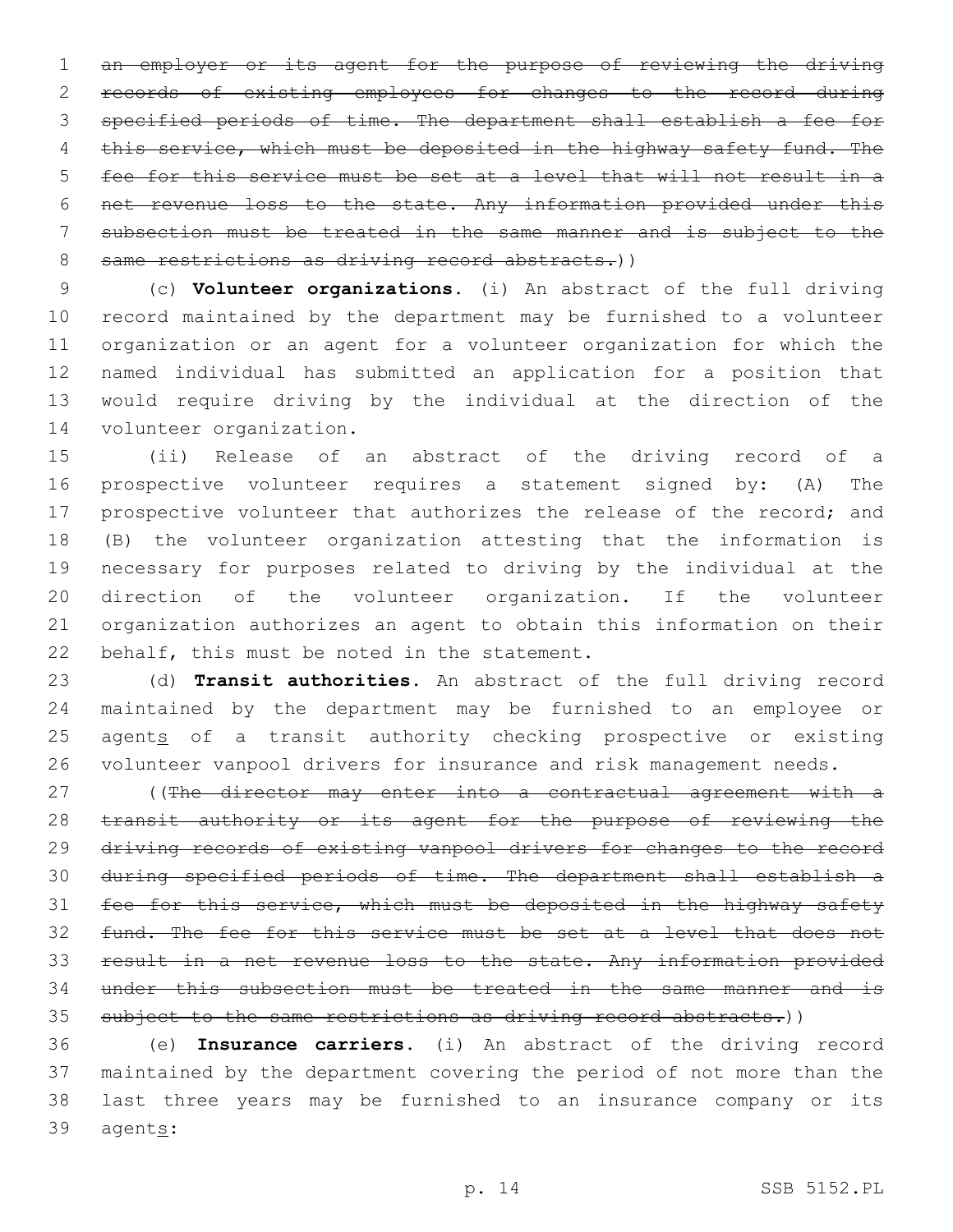(A) That has motor vehicle or life insurance in effect covering 2 the named individual;

(B) To which the named individual has applied; or

 (C) That has insurance in effect covering the employer or a 5 prospective employer of the named individual.

(ii) The abstract provided to the insurance company must:

 (A) Not contain any information related to actions committed by 8 law enforcement officers or firefighters, as both terms are defined in RCW 41.26.030, or by Washington state patrol officers, while driving official vehicles in the performance of their occupational duty, or by registered tow truck operators as defined in RCW 46.55.010 in the performance of their occupational duties while at the scene of a roadside impound or recovery so long as they are not issued a citation. This does not apply to any situation where the 15 vehicle was used in the commission of a misdemeanor or felony;

 (B) Include convictions under RCW 46.61.5249 and 46.61.525, except that the abstract must report the convictions only as negligent driving without reference to whether they are for first or 19 second degree negligent driving; and

 (C) Exclude any deferred prosecution under RCW 10.05.060, except that if a person is removed from a deferred prosecution under RCW 10.05.090, the abstract must show the deferred prosecution as well as 23 the removal.

 (iii) Any policy of insurance may not be canceled, nonrenewed, denied, or have the rate increased on the basis of information regarding an accident included in the abstract of a driving record, unless the policyholder was determined to be at fault.

28 (iv) Any insurance company or its agents, for underwriting purposes relating to the operation of commercial motor vehicles, may not use any information contained in the abstract relative to any person's operation of motor vehicles while not engaged in such 32 employment. Any insurance company or its agents, for underwriting purposes relating to the operation of noncommercial motor vehicles, may not use any information contained in the abstract relative to any 35 person's operation of commercial motor vehicles. For the purposes of this subsection, "commercial motor vehicle" has the same meaning as in RCW 46.25.010(6).

 (( $\{v\}$  The director may enter into a contractual agreement with an insurance company or its agent for the limited purpose of reviewing 40 the driving records of existing policyholders for changes to the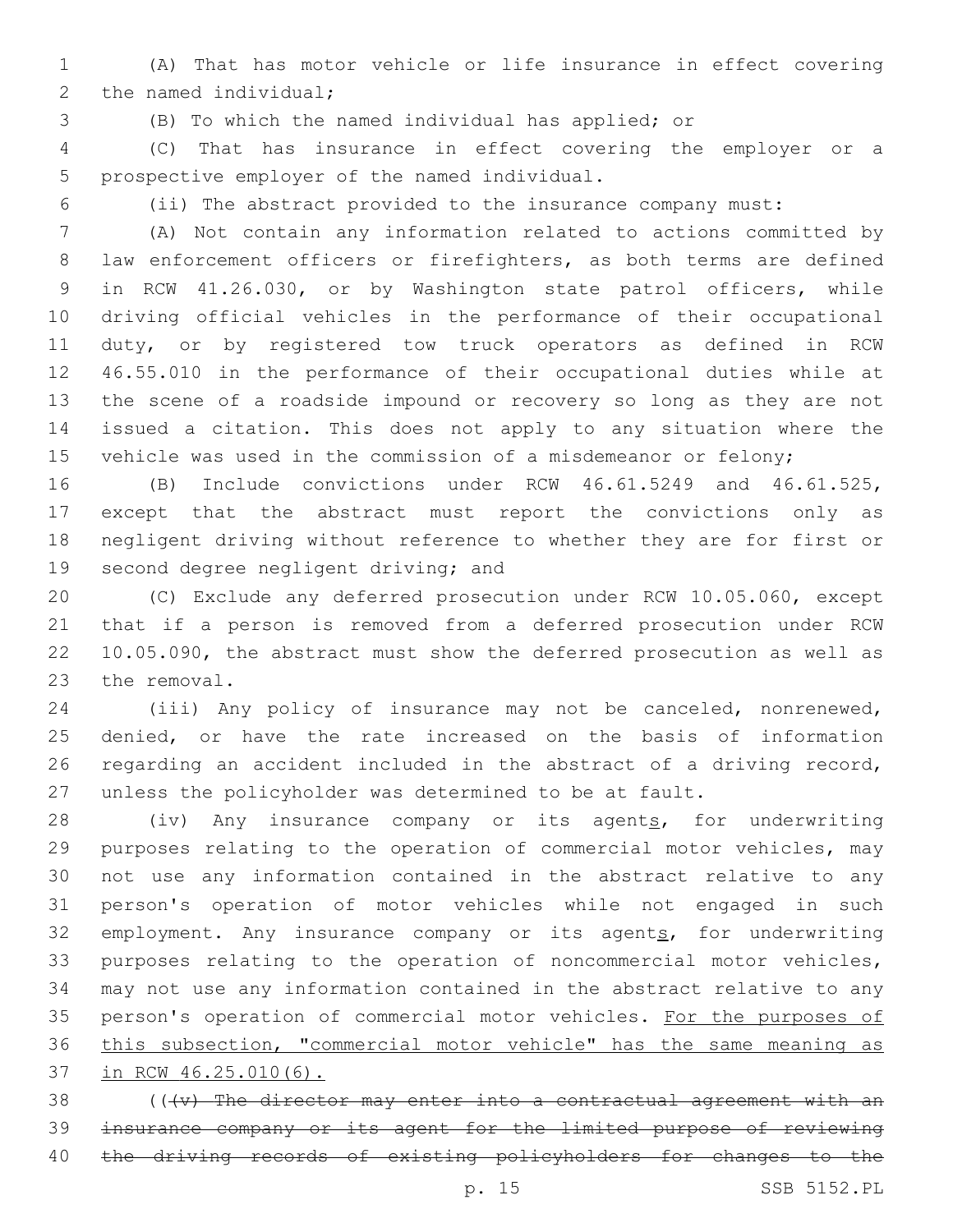record during specified periods of time. The department shall establish a fee for this service, which must be deposited in the highway safety fund. The fee for this service must be set at a level 4 that will not result in a net revenue loss to the state. Any information provided under this subsection must be treated in the same manner and is subject to the same restrictions as driving record abstracts.))

 (f) **Alcohol/drug assessment or treatment agencies.** An abstract of the driving record maintained by the department covering the period of not more than the last five years may be furnished to an alcohol/ drug assessment or treatment agency approved by the department of 12 ((social and)) health ((services)) to which the named individual has 13 applied or been assigned for evaluation or treatment, for purposes of assisting employees in making a determination as to what level of 15 treatment, if any, is appropriate, except that the abstract must:

 (i) Also include records of alcohol-related offenses, as defined in RCW 46.01.260(2), covering a period of not more than the last ten 18 years; and

 (ii) Indicate whether an alcohol-related offense was originally charged as a violation of either RCW 46.61.502 or 46.61.504.

 (g) **Attorneys—City attorneys, county prosecuting attorneys, and named individual's attorney of record.** An abstract of the full 23 driving record maintained by the department, including whether a recorded violation is an alcohol-related offense, as defined in RCW 46.01.260(2), that was originally charged as a violation of either RCW 46.61.502 or 46.61.504, may be furnished to city attorneys, county prosecuting attorneys, or the named individual's attorney of 28 record. City attorneys, county prosecuting attorneys, or the named individual's attorney of record may provide the driving record to alcohol/drug assessment or treatment agencies approved by the department of social and health services to which the named individual has applied or been assigned for evaluation or treatment.

 (h) **State colleges, universities, or agencies, or units of local government.** An abstract of the full driving record maintained by the department may be furnished to (i) state colleges, universities, or agencies for employment and risk management purposes or (ii) units of local government authorized to self-insure under RCW 48.62.031, or 38 their agents, for employment and risk management purposes. ((The director may enter into a contractual agreement with a unit of local 40 government, or its agent, for the purpose of reviewing the driving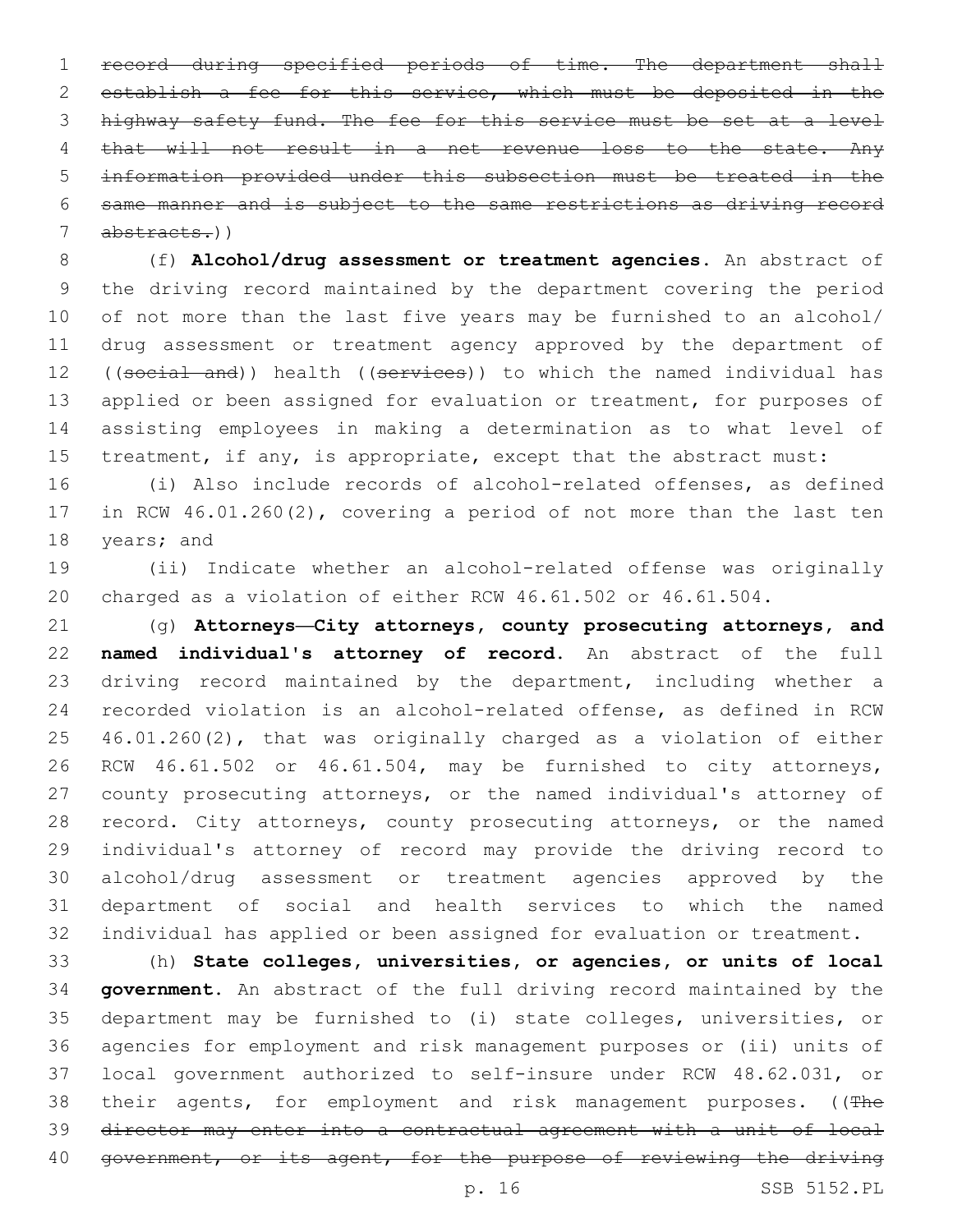records of existing employees for changes to the record during specified periods of time. The department shall establish a fee for 3 this service, which must be deposited in the highway safety fund. The fee for this service must be set at a level that will not result in a net revenue loss to the state. Any information provided under this subsection must be treated in the same manner and is subject to the same restrictions as driving record abstracts.)) "Unit of local government" includes an insurance pool established under RCW 48.62.031.9

 (i) **Superintendent of public instruction.** (i) An abstract of the full driving record maintained by the department may be furnished to the superintendent of public instruction for review of public school bus driver records. The superintendent or superintendent's designee may discuss information on the driving record with an authorized representative of the employing school district for employment and 16 risk management purposes.

 (ii) The superintendent of public instruction is exempt from paying the fees related to the reviewing of records and the fee required in subsection (5) of this section.

 (j) **State and federal agencies.** An abstract of the driving record maintained by the department may be furnished to state and federal 22 agencies, or their agents, in carrying out its functions.

 (k) **Transportation network companies.** An abstract of the full 24 driving record maintained by the department may be furnished to a transportation network company or its agents acting on its behalf of the named individual for purposes related to driving by the individual as a condition of being a contracted driver.

 (l) **Research.** (i) The department may furnish driving record data to state agencies and bona fide scientific research organizations. The department may require review and approval by an institutional 31 review board. For the purposes of this subsection, "research" means a planned and systematic sociological, psychological, epidemiological, biomedical, or other scientific investigation carried out by a state agency, or by a scientific research professional associated with a bona fide scientific research organization with an objective to contribute to scientific knowledge, the solution of social and health problems, or the evaluation of public benefit and service programs. This definition excludes methods of record analysis and data collection that are subjective, do not permit replication, and are not designed to yield reliable and valid results.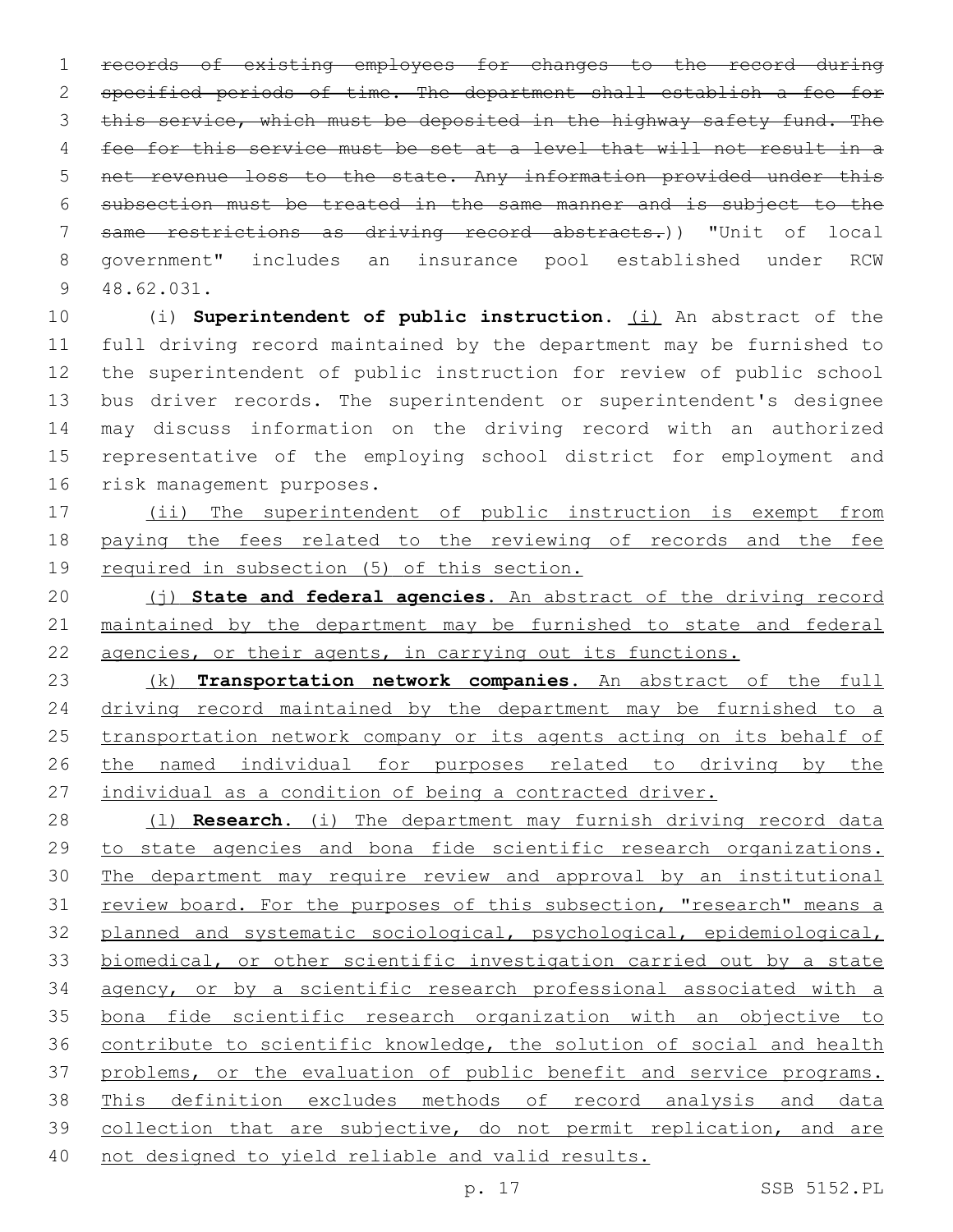(ii) The state agency, or a scientific research professional 2 associated with a bona fide scientific research organization, are 3 exempt from paying the fees related to the reviewing of records and the fee required in subsection (5) of this section. However, the department may charge a cost-recovery fee for the actual cost of providing the data. (3) **Reviewing of driving records.** (a) In addition to the methods described herein, the director may enter into a contractual agreement for the purpose of reviewing the driving records of existing 10 employees for changes to the record during specified periods of time. The department shall establish a fee for this service, which must be deposited in the highway safety fund. The fee for this service must be set at a level that does not result in a net revenue loss to the 14 state. Any information provided under this subsection must be treated 15 in the same manner and is subject to the same restrictions as driving record abstracts. (b) The department may provide reviewing services to the following entities: 19 (i) Employers for existing employees, or their agents; (ii) Transit authorities for current vanpool drivers, or their 21 agents; (iii) Insurance carriers for current policyholders, or their agents; (iv) State colleges, universities, or agencies, or units of local 25 government, or their agents; (v) The office of the superintendent of public instruction for 27 school bus drivers statewide; and (vi) Transportation network companies, or their agents. (4) **Release to third parties prohibited.** (a) Any person or entity receiving an abstract of a person's driving record under subsection 31 (2)(b) through  $((+i+))$  (1) of this section shall use the abstract exclusively for his, her, or its own purposes or as otherwise expressly permitted under this section, and shall not divulge any information contained in the abstract to a third party. (b) The following release of records to third parties are hereby authorized: (i) Employers may divulge driving records to regulatory bodies, 38 as defined by the department by rule, such as the United States department of transportation and the federal motor carrier safety administration.